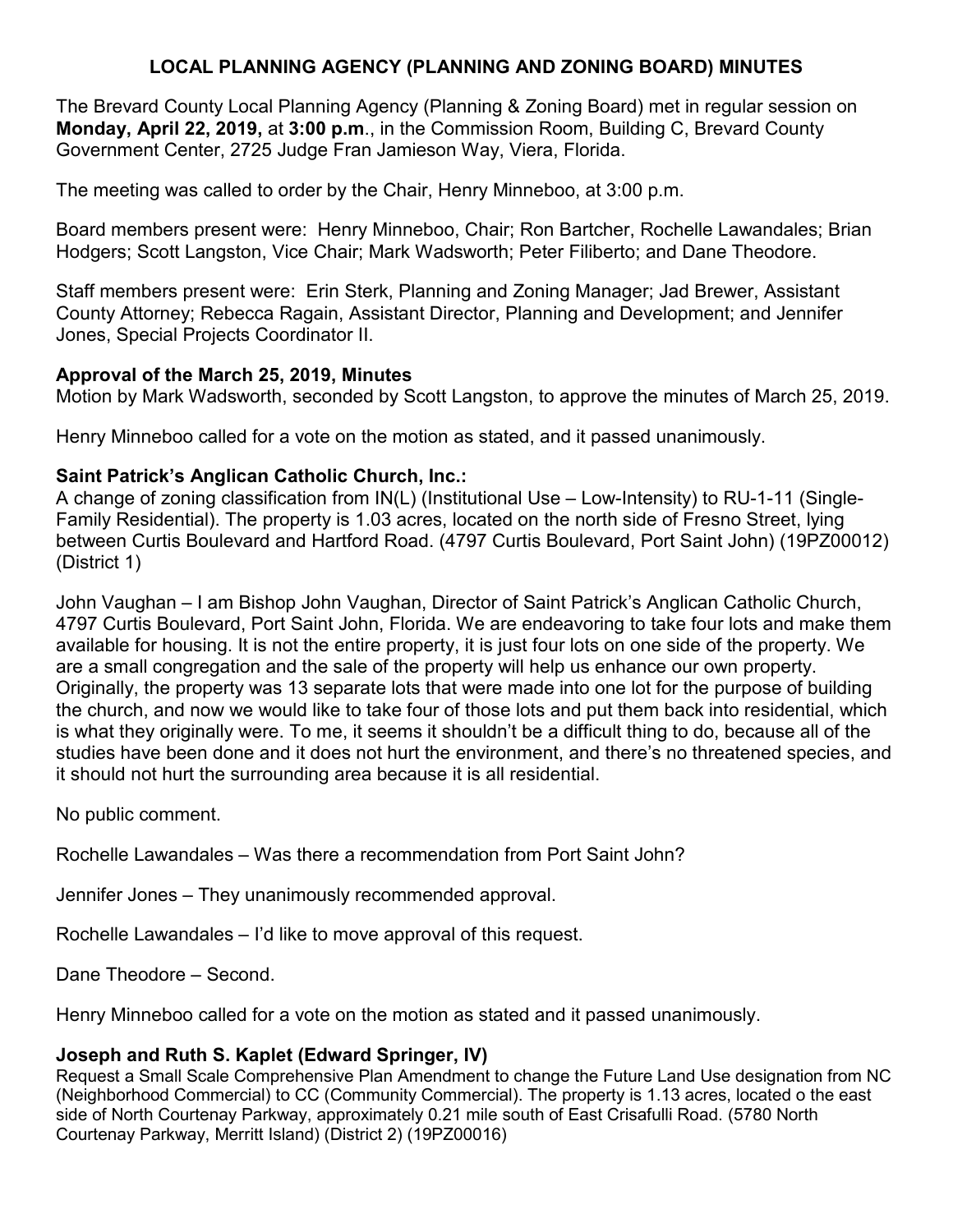LPA (P&Z) Minutes April 22, 2019 Page 2

Edward Springer – I'm Edward Springer, IV, 5135 Mallard Lakes Court, Merritt Island, Florida. We are requesting a change from Neighborhood Commercial to Community Commercial, because it is needed in conjunction with a zoning change from agricultural to commercial. We are currently the contracted purchasers for the property for our intended purposes and future use plan, which is in line with BU-1 (General Retail Commercial), hence the need to get the designation changed to Community Commercial.

No public comment.

Henry Minneboo – What did North Merritt Island do with this?

Jennifer Jones – They approved it unanimously.

Rochelle Lawandales – I'll move approval.

Ron Bartcher – Mr. Chairman, I feel that we need to restrict the uses of the BU-1 instead of allowing an entire wide-open BU-1 use, to have it be restricted in some way. For example, fast food restaurants or gas stations, as that kind of use in the future would not really be appropriate for this location. This is not a zoning issue, so we can't ask them to do a BDP (Binding Development Plan) here, but I'd like to, with the motion to approve, recommend that the Board of County Commissioners consider having a BDP added to the zoning request, that there be some kind of restriction on the BU-1 use.

Erin Sterk – Ron contacted me this weekend because he would have those comments associated with the zoning item that this board doesn't have to hear, except that there is no way to communicate that to the Board except for in the minutes, unless it's conveyed in your motion as a concern this board has. One of the things the Community Commercial necessitates, especially for high-trip generating uses, is location at an intersection and this property is not located at an intersection, so some of those highest impact uses have the potential to cause some concern at this location, so I think his concerns are justified, and however you want to communicate that to the board since you're not hearing the rezoning item is up to you.

Henry Minneboo – Ron, I agree, conceptually, but the problem is that in North Merritt Island they are so restrictive that for them to approve something, they have really put a lot of thought into it. In this case I let what I call "north of the Barge Canal" handle it.

Ron Bartcher – I read the minutes of their meeting and they didn't even consider the possibility of a future use, which I thought was surprising because they are usually much better than that. They are usually much more inquisitive about what's going on.

Henry Minneboo – Can we make that part of the record and approve this?

Erin Sterk – It's up to the person who made the motion, if they want to consider adding that detail in there for the Board to consider.

Rochelle Lawandales – I'm sorry, Ron, I don't really feel as strongly about that as you do, for a couple of reasons. It is on North Courtenay and I think the BU-1 uses would generally be appropriate. The North Merritt Island Board are going impose restrictions, or the zoning itself is going to impose restrictions in terms of what happens with concurrency. I'm okay with just dealing with the land use for what it is and let the zoning handle itself.

Scott Langston – I agree with Rochelle and I'll second the motion.

Henry Minneboo called for a vote on the motion as stated and it passed unanimously.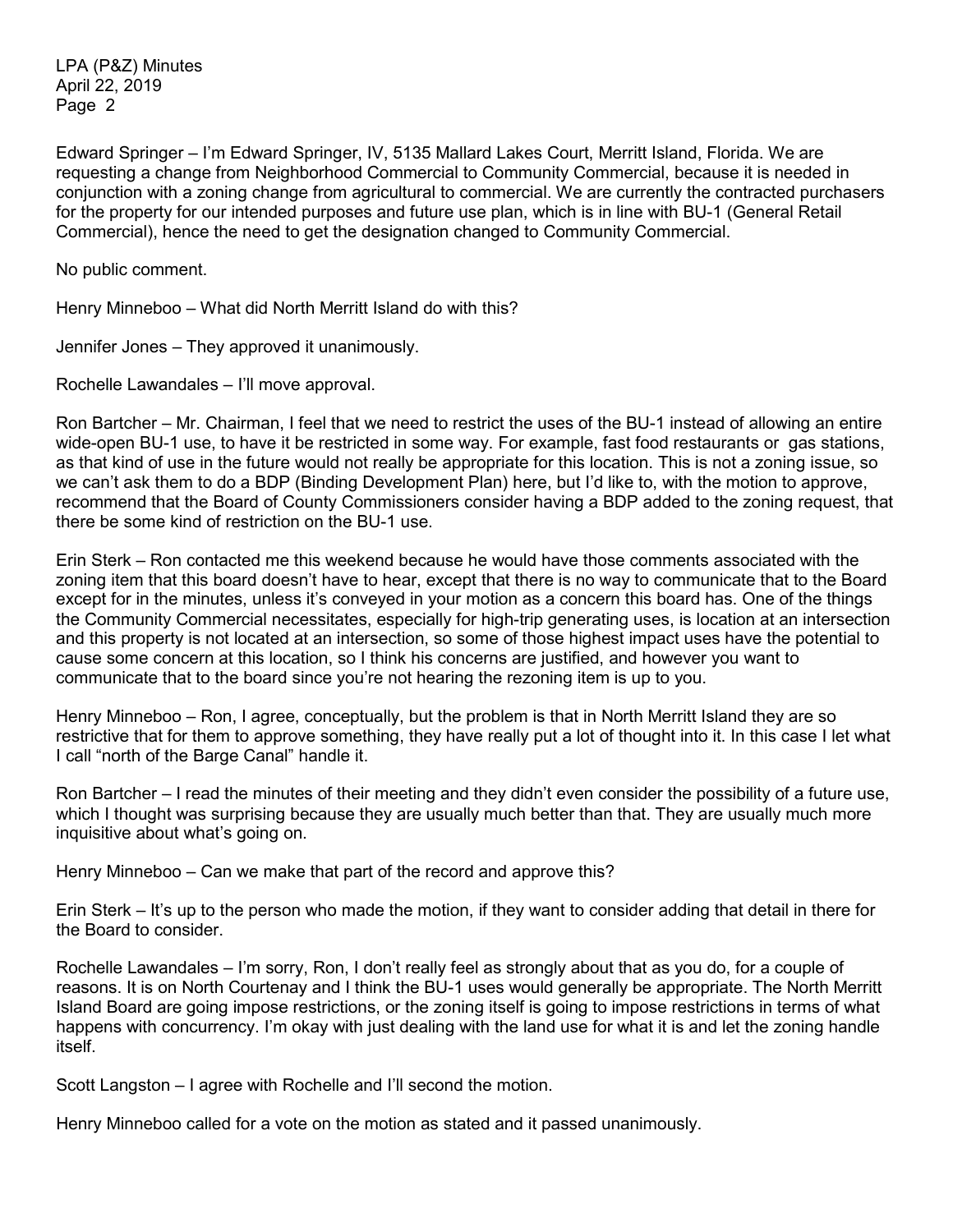# **P&Z/LPA TERM LIMITS**

Ron Bartcher – I am opposed to this. I have spoken to the Commission against it when they first proposed the legislative intent, and I gave them numerous reasons why. I see no benefit to it, but before I talk about that, I sent several questions to Erin and she responded to those. My concerns were about the timing of it and which of us does it actually affect; when does it become effective, as far as each one of us individually. Is it from the day the ordinance is adopted, or is it from when we first got appointed? The answer is when we first got appointed. I had forgotten when I was first appointed, and I'm not sure if the rest of you are sure of exactly when, but Jennifer said she would bring that information to us so we could have it. I was looking at the ordinance and it says there is a waiver capability, and the waiver says a commissioner can request a waiver of term limits. Five years ago I would have said that's not a problem, but in today's political environment, people being the way they are and being more argumentative, I can see a case where first the Commission says, "No, we're not going to grant your waiver". I asked what would happen in that case, and the answer I got was that it probably means that the commissioner either has to find someone else or that spot will be vacant. If we want to make a recommendation to approve it, I'd like to see that waiver changed such that it says a commissioner may waive the requirement, rather than having the rest of the commissioners approve a request because one commissioner has trouble getting people. As you may or may not know, I'm a volunteer, I lead two volunteer organizations, and finding volunteers is extremely difficult. I pointed this out to one of the commissioners and he said, "I have tons of people waiting to volunteer for these boards." He happens to represent North Merritt Island and I know that is a very active organization, and he may very well be correct, but I don't think he's correct about the rest of the County. I certainly know it's not true in the area that I live, in North Brevard, because finding volunteers is difficult. Those are some of the things I thought about. Another comment I've got is, if they really want to make meaningful changes to the way the board is appointed, I would suggest they appoint a new member at least six weeks before the start of the term, and then provide orientation and training by the staff for that new member. That's currently something that doesn't happen. Or, if they don't like that approach, another approach would be to require a new regular member to be an alternate for at least a year and to have attended at least six meetings. That's another way to get job training. I know that when I was first appointed as an alternate I attended all of the meetings that I could possibly attend; it essentially became a regular job for me just as it is for the rest of you, even though as an alternate I didn't vote on but one or two items during my period as an alternate. I was looking at the wording of the ordinance and I have one more question for the attorney. Since the effective date will be when we were approved as a regular member, and since one of our members has already been appointed more than eight terms, does that mean that commissioner is going to have to request a waiver for that board member to serve the rest of his term this year?

Jad Brewer – We are of the opinion that the member can serve out his term.

Ron Bartcher – That was one of those questions about retroactivity I wasn't sure about. Another concern that I had, that I don't think is a problem, I voted as an alternate, I did vote on some occasions, so I'm wondering if the fact that I voted had any effect on the start date for me as a regular member. I'm assuming not, but I wanted to ask that question.

Jad Brewer – No, I don't think so.

Ron Bartcher – One last comment is that we are appointed by a commissioner, and it's the duty of the commissioner to monitor and evaluate our performance. If we're not doing an adequate job, it's the commissioner's responsibility to appoint someone else. I know at least one commissioner has said she has no problem in doing that; if she feels they are not doing a good job she will appoint somebody else. I just don't see a reason for term limits.

Henry Minneboo – All your comments are well taken, Ron. I don't know if we all have to agree, or how to handle it.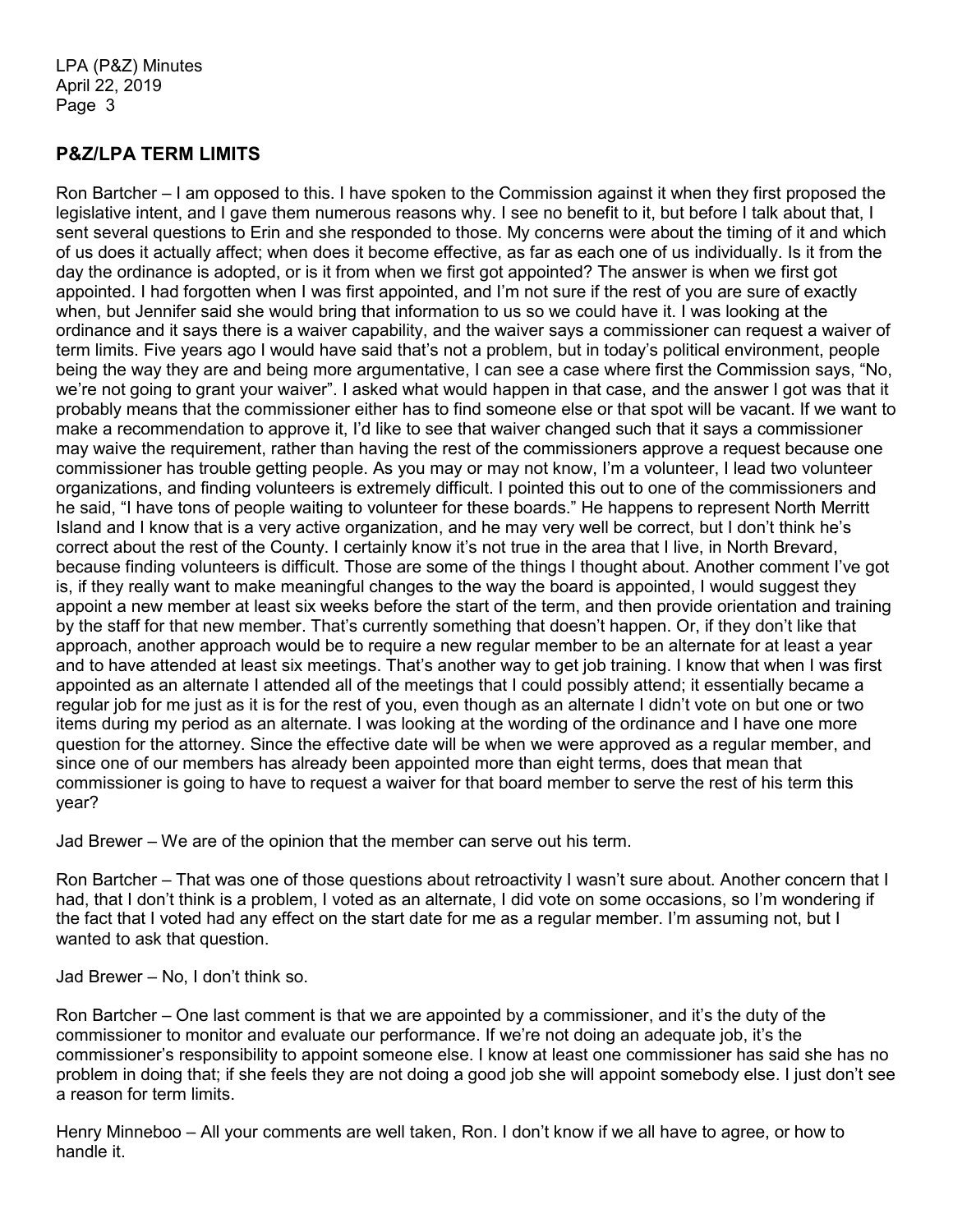LPA (P&Z) Minutes April 22, 2019 Page 4

Rebecca Ragain – It is a proposed ordinance, so I think you would need to vote on it just like any other ordinance.

Brian Hodgers – Can we get clarification on the waiver aspect, because my understanding originally was if a commissioner wanted to waive the term limit requirement for their appointee, it was at their discretion. Is it now changed to where the entire Board has to vote on that waiver?

Jad Brewer – I'm not sure how it was originally formulated, but what it says is the commissioner has to make that request to the Board of County Commissioners, just like the appointments go to the Board of County Commissioners. Hypothetically, if a commissioner requests a waiver and the Board votes against it we would really have no choice but to have an empty seat.

Dane Theodore – Ron said he has asked your interpretation regarding the effective date of the 8 years, and the answer was that it began with the first appointment of that individual, correct?

Jad Brewer – Correct.

Ron Bartcher – The first appointment as a regular member?

Jad Brewer – As a regular member. If you were appointed as an alternant first, then when you became a regular member you would start your 8 consecutive terms.

Dane Theodore – The vast majority of the ordinances I've seen are not retroactive, but are effective the date they are passed. Do you believe that interpretation is the intent of the County Commission? Was it the intent that the effective date is the date the ordinance is approved?

Jad Brewer – I wasn't at that meeting either, but in reading through the minutes it did seem to be that was the intent. If the Commissioner has another intent they can always move to alter the ordinance.

Dane Theodore – But as written, your interpretation is that it begins with the first appointment of that individual?

Jad Brewer – The way I read it right now, it's from the first appointment date.

Ron Bartcher – I was at the meeting when they were talking about legislative intent, and it seemed to me to be pretty clear that at least one commissioner was very concerned about people who had been on this board for many years and it was his opinion that that was simply too long.

Rochelle Lawandales – I think a lot of what Ron had to say makes sense, but I have a question. In the section on term limits, the underlined section being added into the Code, the second sentence reads, "A member may be appointed as an alternate member after serving the maximum of 8 successive appointments. Does that mean a member could not be appointed until they have served 8 years, or, for example, if I don't serve a full 8 years I could not be appointed as an alternate? I think you all need to get that sentence clarified as to what that really means. I think, based on reading the intent of the ordinance, that a regular member can be appointed as an alternate, but this says they have to serve their whole 8 years.

Jad Brewer – I don't read it that way. Any time a commissioner makes appointments they can decide they would like person A to be the member if they haven't gone pas the 8 years, and they'd like person B to be the alternate. I don't read it that way.

Rochelle Lawandales – It says, "A member may be appointed as an alternate member after serving the maximum 8 successive appointments". You might want to get a clarification of that because a qualifier of 'after serving' would seem to limit when they could be appointed as an alternate, in my reading. With that said, I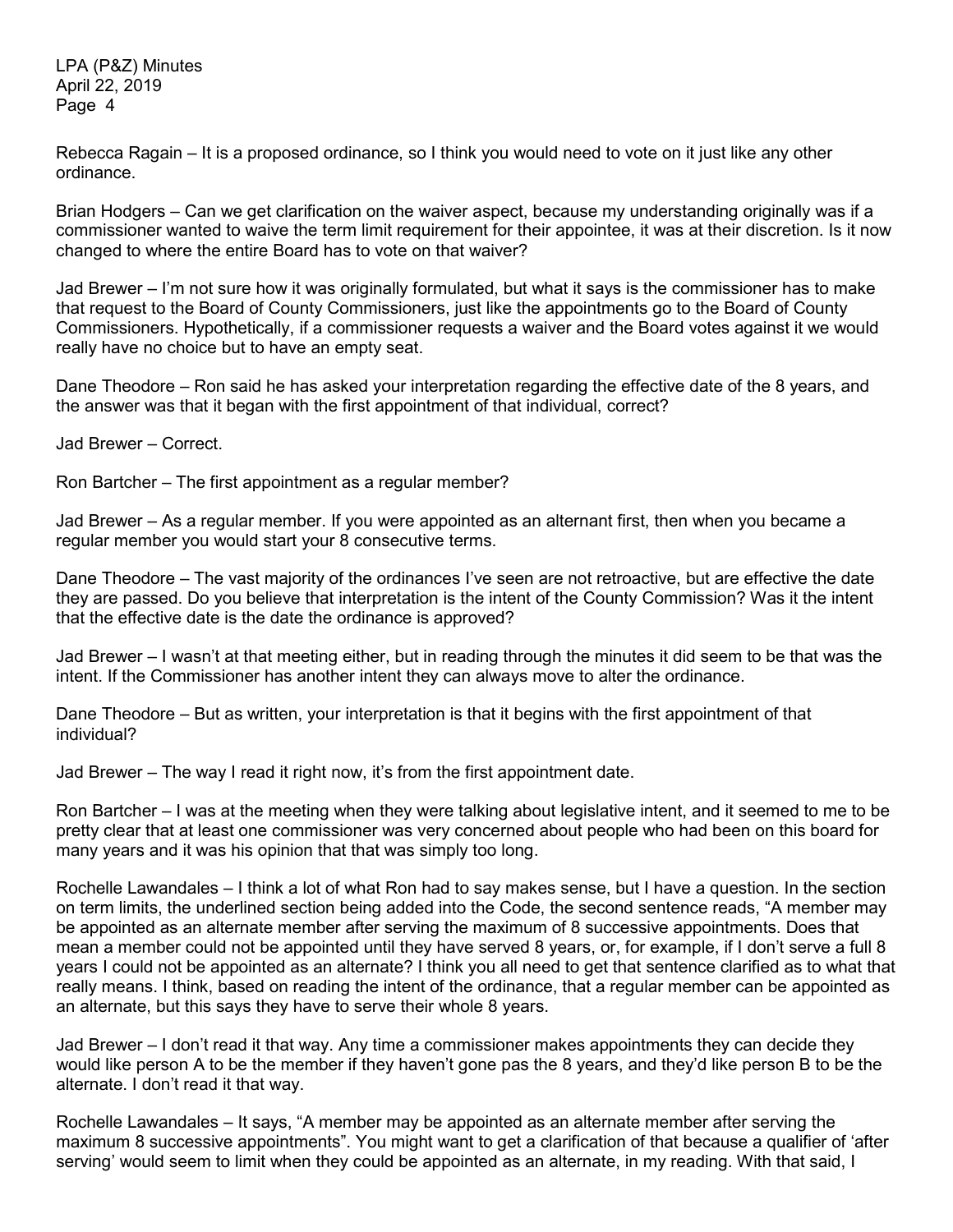recognize it is the Commission's prerogative of how they handle their boards and who they put on their boards. I just think this board, as well as many of the other boards that the County has – and there are a number of them – have worked well and if it's not broken, it doesn't need to be fixed. I just don't really know that there's a need for it, but certainly it is I their prerogative to do this. Eight years is a long time in the scheme of things, but it does go by very fast, and if you have somebody who has given more years than that to this board, God bless them, and if they still want to continue to serve and have done their job well, they should certainly be considered and able to do so. That's all I have to say.

Scott Langston – I agree with Ron and Rochelle. Of course, I've got a ways to go, and I'll probably be ready to go anyway. I'm okay with it, really.

Mark Wadsworth – I guess I'm with Ron and Rochelle. Who does this – am I even allowed to talk?

Henry Minneboo – Sure, you're allowed to talk.

Mark Wadsworth – But I'm an alternate.

Henry Minneboo – Yes, but you're still allowed to have say.

Mark Wadsworth – My term hasn't even started, is that correct?

Jad Brewer – Correct.

Mark Wadsworth – Back to what Ron was saying, Jennifer, you said you had a list of who this effects on this board?

Jennifer Jones – Right now, it would only affect Henry Minneboo. After that, Bruce Moia is at 7 years, he was first appointed in 2012; Rochelle Lawandales has been a member since 2015, so this is year number 4; Ron McLellan is at five years, first appointed in 2014; Scott Langston is at 2 years; Ben Glover is at 2 years; and everybody else is at one year or less. I'm sorry Ron, I first had you as 6 years, but after today's conversation you have only been a regular member for 2 years.

Ron Bartcher – I wasn't sure.

Jennifer Jones – I had 6 years for you, so made a note that you are 2 years as a regular member.

Jad Brewer – The ordinance clearly says, "A regular member shall not be appointed more than 8 terms".

Mark Wadsworth – As the new guy coming in, looking at this board, with all due respect to everyone here, look at the education, knowledge, engineering, planning, that's here, I don't even know why they would discuss this, and I'm an alternate. With Ron, Brian, Dane, Rochelle, Scott, Henry, and I don't think anyone wanted Henry's position, which is why he's probably been stuck here so long. Ron, I'm with you on this one, and Rochelle, I don't think this needs to happen. To go out and get this type of knowledge and experience, it's going to be difficult. I don't get paid for this; I don't know about anyone else. They said they used to, is that correct?

Henry Minneboo – Yes, we used to get \$15.00 per meeting.

Peter Filiberto – I agree with Ron and Rochelle on this. The expertise of this board has been developed over a long time. I was the new person here, and I didn't know you were younger than me because you're an alternate. Ultimately, I believe the commissioners hold the responsibility to appoint a new member, or to revise the role of a member if performance is lacking. I'm going to make a motion to deny this ordinance for that reason.